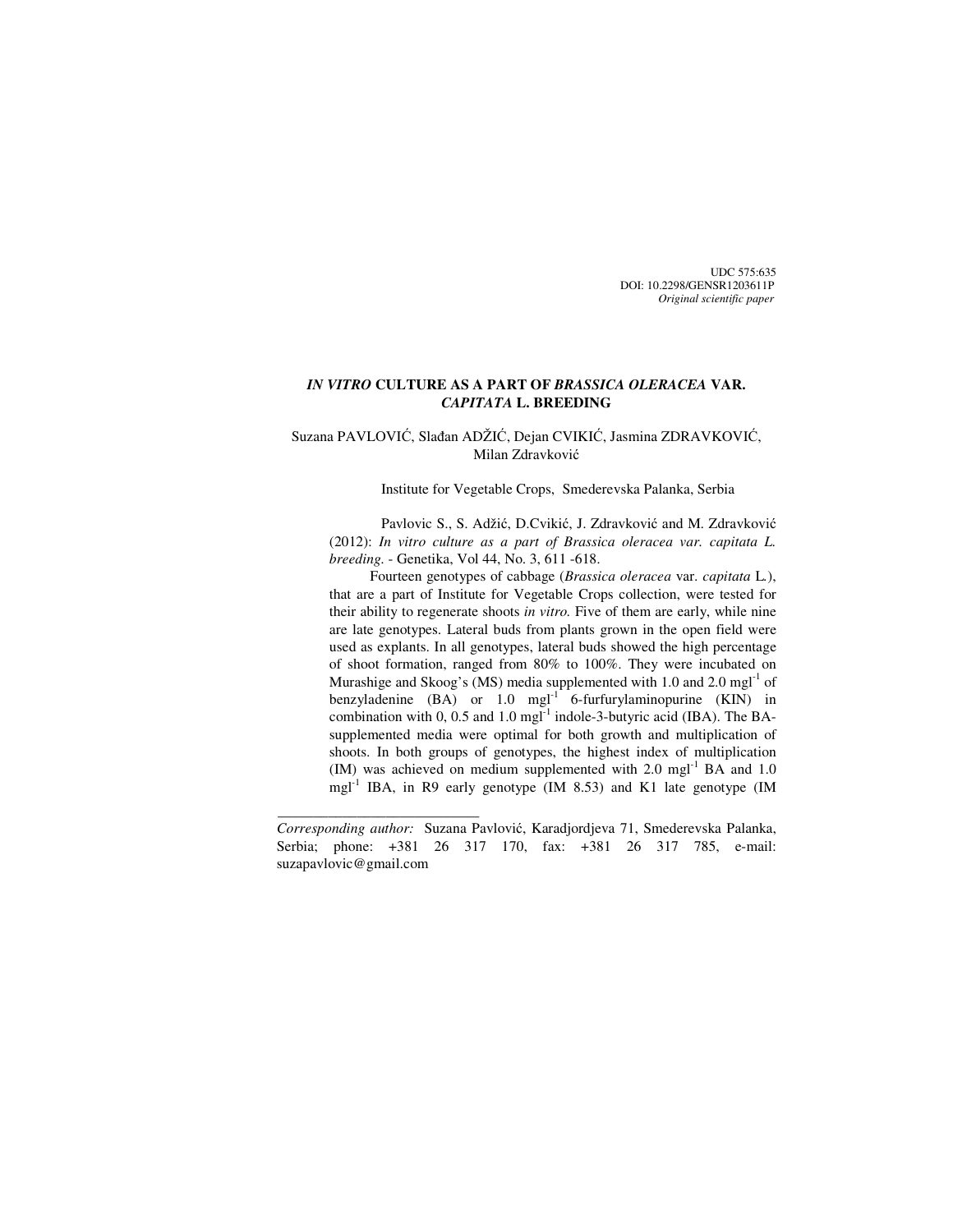10.06). R5 early and in K29 and K75 late genotypes had no multiplication on medium with  $1.0 \text{ mg}^{-1}$  KIN (IM 1.00). Also, in all genotypes the lowest index of multiplication was observed on media supplemented with KIN (without or in combination with IBA).

*Key words:* cabbage, micropropagation, lateral buds, multiplication index

### INTRODUCTION

Several Brassica species are widely grown as vegetable crops around the world. The cole crops (*Brassica oleracea* L.) and predominantly head cabbage (*Brassica oleracea* var. *capitata* L.) are among the world's most commonly cultivated vegetables (www.fao.org). Cabbage is economically one of the most important varieties of *Brassica* genus. Cabbage contains the high amounts of vitamins C, K, A and folic acid, fiber, flavonoids, proteins and minerals (LORENZ and MAYNARD, 1988; RUBATZKY and YAMAGUCHI, 1997). The influence of cabbage consumption on human health is evident and is, in addition to being a source of vitamins and fiber, connected with secondary metabolites called glucosinolates, which are known to possess anticarcinogenic properties (summarized by SARIKAMIS *et al.,* 2009). There are clear indications that glucosinolates block tumor initiation and suppress tumors by apoptosis (MITHEN *et al.,* 2000). SINGH *et al.* (2006) found variability in antioxidant phytochemicals (ascorbic acid, lutein, β-carotene, DL-αtocopherol and phenolics) in 18 cabbage cultivars.

Some improvements in agronomic and nutritional performances of existing genotypes of cabbage have been achieved through the years of conventional breeding. However, the improvement of these vegetables by conventional breeding is complicated because of their two year head-seed-head cycle, problem with sporophytic incompatibility, requirement for isolation barriers etc.

Nowadays, many breeders attempt to improve *Brassica* crops by employing the biotechnological and genetic transformation approaches, in addition to the classic ones (reviewed by VINTERHALTER *et al.,* 2007). The successful application of these approaches requires efficient and reliable tissue culture regeneration system.

Plant regeneration systems for commercial micropropagation and diseasefree plants production have been developed for a lot of *Brassica* vegetables. Shoot regeneration was achieved from various tissues and organs. Plant regeneration from cultured tissues through adventitious bud formation has been developed in various *B. oleracea* varieties, including cabbage (RADCHUK *et al.,* 2000; MUNSHI *et al.,* 2007; PAVLOVIC *et al.,* 2010).

Regeneration in *B. oleracea* has been reported from leaf and root segments (LAZZERI and DUNWELL, 1986; CAO and EARLE, 2003), hypocotyls (LILLO and SHANIN, 1986; METZ *et al*., 1995; PUDDEPHAT *et al.,* 2001, HAZRAT *et al.,* 2007), cotyledons (DALE and BALL, 1991, HAZRAT *et al,* 2007), peduncle explants (CHRISTEY and EARLE, 1991). However, considerable variation has been observed by different groups, even when working with the same species or variety.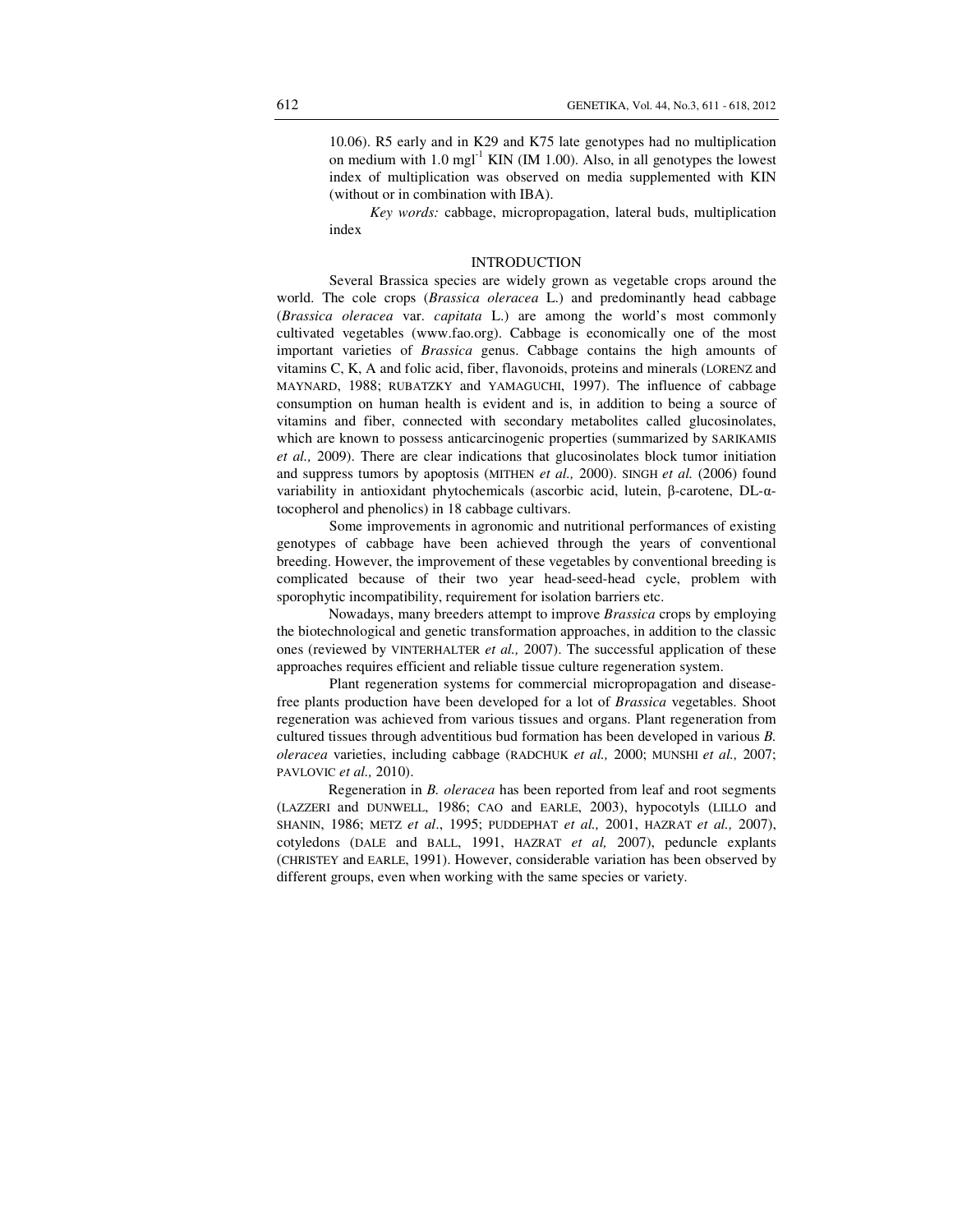Regeneration of whole plants from cultured tissues or cells is a prerequisite for successful applications of *in vitro* techniques of gene transfer, mass propagation and somaclonal variation studies.

As a part of a long-term project on improvements of *B. oleracea* varieties at Institute for Vegetable Crops in Smederevska Palanka, we found it necessary to investigate the shoot regeneration ability in *Brassica oleracea* var. *capitata* L. that represent prospective material for further breeding. We studied regeneration ability in fourteen genotypes of cabbages.

## MATERIALS AND METHODS

Lateral buds were excised from plants grown in the open field. In order to product lateral buds-donor plants, cabbage seeds have been sown in plastic greenhouse in middle of Jun 2009. After about one month obtained nursery plants were transplanted into open field where cabbage heads have been formed. Complete cabbage heads were formed in second half of September and in first half in October for early genotypes and in second half of October for late genotypes. Genotypes were selected according to morphological characteristics and included as prospective material in further breeding.

Lateral buds were rinsed in 70% (v/v) ethanol for 1 min, surface sterilized in 20% commercial bleach (8% NaOCl) for 20 min, and then rinsed five times with sterile distilled water. The surface-sterilized buds were planted in Erlenmeyer flasks containing 50 ml of MS (MURASHIGE and SKOOG, 1962) medium containing 2% (w/v) sucrose, and  $0.8\%$  (w/v) agar (Torlak, Serbia) and supplemented with 1 mg  $1^{-1}$ BA. Media pH was adjusted to 5.8 prior to autoclaving at 121  $\degree$ C for 20 min. The cultures were maintained in a growth room under cool white fluorescent tubes and a 16 h day length, at  $23 \pm 2$  °C.

Multiplication of induced shoots was analyzed on MS solid medium supplemented with 1.0 mgl<sup>-1</sup> and 2.0 mgl<sup>-1</sup> 6-benzyladenine (BA, Sigma Co., USA) or 1.0 mgl<sup>-1</sup> 6-furfurylaminopurine (kinetin, KIN, Sigma Co., USA) in combination with 0.0, 0.5 and 1.0 mgl<sup>-1</sup> indole-3-butyric acid (IBA, Sigma Co., USA). MS medium without plant hormones was used as control. Index of multiplication (IM) was calculated as the mean number of shoots per explant after four weeks of culture on multiplication media.

The data were subjected to analysis of variance (factorial ANOVA). Percentage data were transformed via arcsine before analysis. The means were separated using Fisher's LSD test at  $P < 0.05$ .

### RESULTS AND DISCUSSION

The cytokinins were used for *in vitro* shoot regeneration and five treatments were tested. Without the application of cytokinins, on hormone free medium, shoots were formed in 2 from fourteen genotypes with low index of multiplication, 1.17 and 1.5 in R33 and K50 genotypes, respectively.

ANOVA showed that both factors (genotype and media) and their interactions, significantly affected the mean number of shoots per explant. There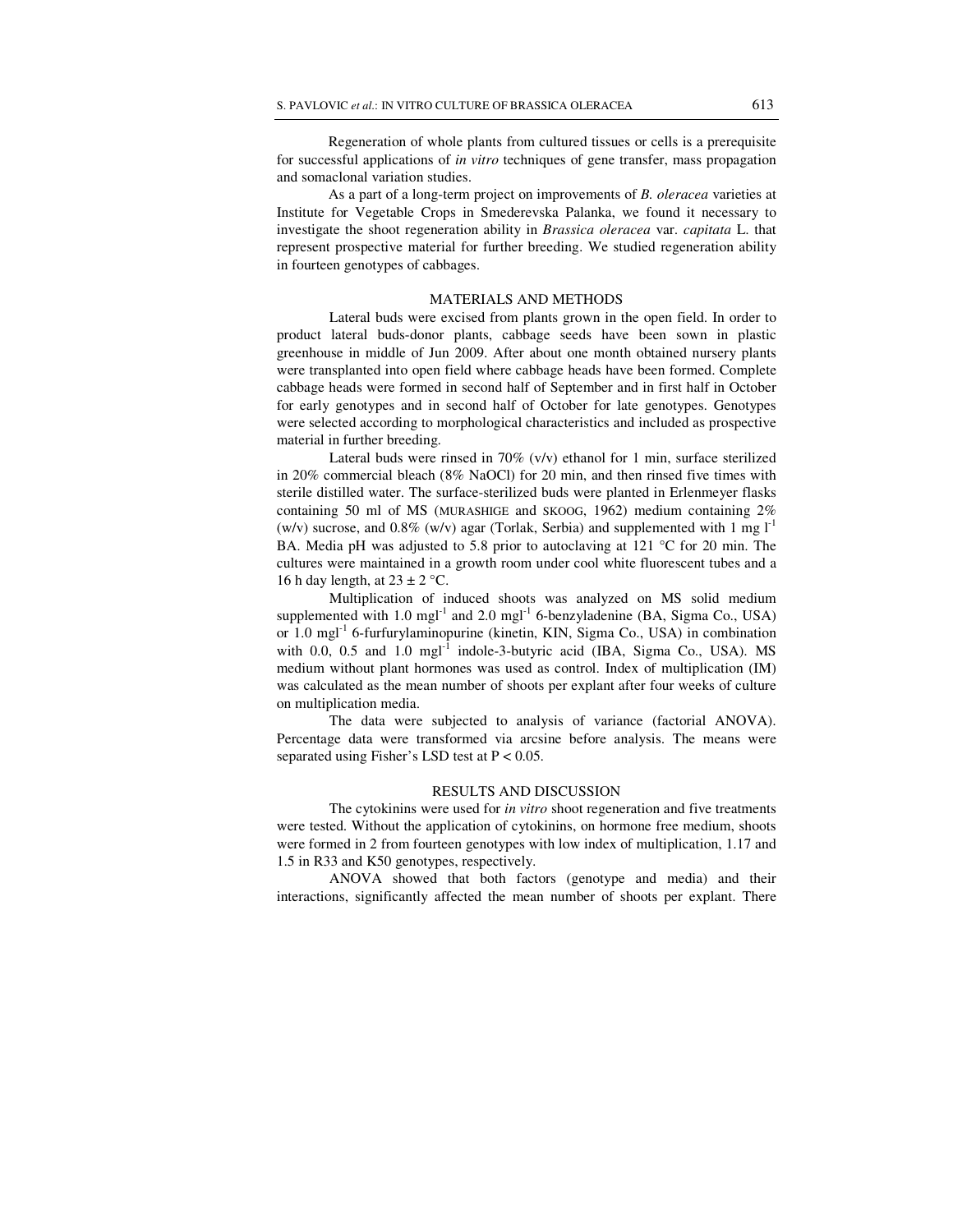were no statistical significant differences between groups of early and late genotypes.

In all genotypes, lateral buds showed the high percentage of shoot formation, ranged from 80% to 100%. Genotypes have been more productive in terms of shoots multiplication on media supplemented with BA than on media supplemented with KIN, but different genotypes responded with different intensity. Index of multiplication was ranged from 2.0 to 10.06 on media with BA, and from 1.07 to 2.5 on media with KIN (Table 1).

| MS             | $1.0$ mgl <sup>-1</sup> BA |               | $1.0$ mgl <sup>-1</sup> BA + |               | $2.0$ mgl <sup>-1</sup> BA + |               |
|----------------|----------------------------|---------------|------------------------------|---------------|------------------------------|---------------|
| medium         |                            |               | $0.5 \text{ mgl}^{-1}$ IBA   |               | $1.0 \text{ mgl}^{-1}$ IBA   |               |
|                | IM <sup>a</sup>            | $\%$          | IM                           | $\%$          | $\mathbf{IM}$                | $\%$          |
| Genotype       |                            | vitrification |                              | vitrification |                              | vitrification |
| R1             | 3.15                       | 15.87         | 2.60                         | 11.54         | 3.88 rs                      | 29.03         |
|                | op                         |               | lm                           |               |                              |               |
| R <sub>5</sub> | 2.00 i                     | 20.00         | 3.27 p                       | 36.73         | 4.33 v                       | 18.46         |
| R7             | 2.75                       | 9.09          | 6.33                         | 27.37         | 4.80 w                       | 27.78         |
|                | mn                         |               | A                            |               |                              |               |
| R <sub>9</sub> | 4.86                       | 35.51         | 4.13                         | 22.58         | 8.53 D                       | 69.53         |
|                | W                          |               | tu                           |               |                              |               |
| R33            | 4.60                       | 63.04         | 6.13 z                       | 38.04         | 6.73C                        | 75.25         |
|                | W                          |               |                              |               |                              |               |
| K1             | 3.62q                      | 55.26         | 6.80 C                       | 58.82         | 10.06<br>E                   | 81.77         |
| K <sub>6</sub> | $2.81$ n                   | 26.67         | 4.20                         | 53.97         | 3.87 rs                      | 65.52         |
|                |                            |               | uv                           |               |                              |               |
| K7             | 2.50                       | 12.50         | 2.36                         | 30.30         | 3.13 op                      | 62.00         |
|                | lm                         |               | jk                           |               |                              |               |
| K23            | 6.65<br>BC                 | 17.08         | 6.80C                        | 52.94         | 5.87y                        | 63.64         |
| K29            | 3.75<br>uv                 | 46.67         | 3.67q                        | 47.27         | 3.70q                        | 72.97         |
| K35            | 6.60<br>lm                 | 61.36         | 4.21u                        | 20.34         | 5.27 x                       | 79.75         |
| K48            | $4.25\,\mathrm{o}$         | 63.53         | $4.00$ st                    | 53.33         | 3.19 op                      | 45.10         |
| K50            | 2.63                       | 18.00         | 2.00 i                       | 31.30         | 4.80 w                       | 48.61         |
| K75            | 3.09                       | 28.17         | 4.00 s                       | 47.50         | 2.67<br>lmn                  | 31.25         |

*Table 1. Index of multiplication (IM) and percentage of shoots vitrification in MS media supplemented with different concentration of plant hormones*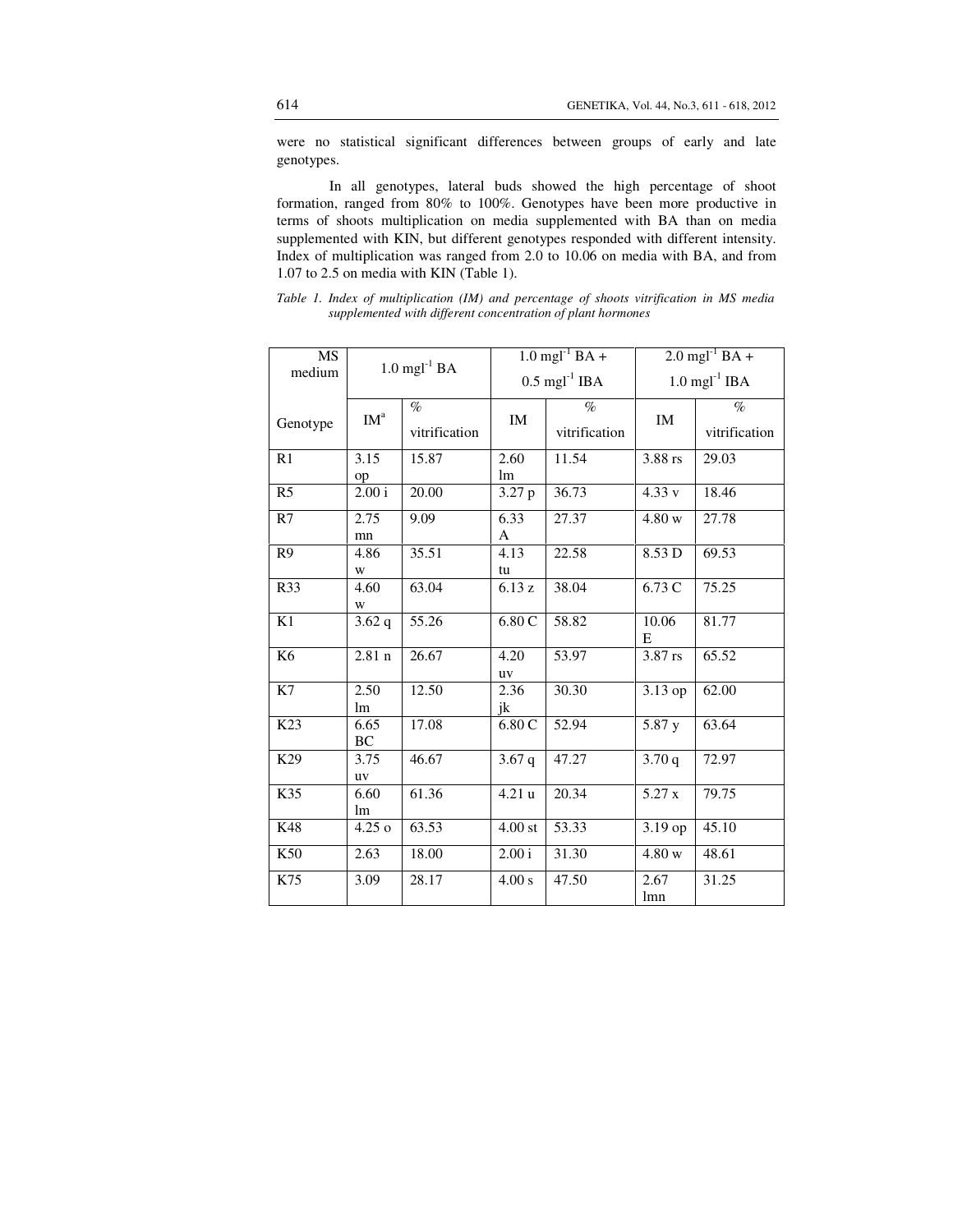| S. PAVLOVIC <i>et al</i> .: IN VITRO CULTURE OF BRASSICA OLERACEA | 615 |
|-------------------------------------------------------------------|-----|
|-------------------------------------------------------------------|-----|

| MS              | $1.0 \text{ mgl}^{-1}$ KIN |                          | $1.0 \text{ mgl}^{-1}$ KIN + | $0.5 \text{ mgl}^{-1}$   |
|-----------------|----------------------------|--------------------------|------------------------------|--------------------------|
| medium          |                            |                          | <b>IBA</b>                   |                          |
| Genotype        | IM                         | $\%$<br>vitrification    | IM                           | $\%$<br>vitrification    |
| R1              | 1.14 ab                    |                          | $1.07$ ab                    | $\overline{\phantom{a}}$ |
| R <sub>5</sub>  | 1.00a                      |                          | 1.33 cd                      | $\overline{\phantom{a}}$ |
| R7              | $1.50$ ab                  |                          | 1.13 fg                      | $\overline{\phantom{a}}$ |
| R <sub>9</sub>  | $2.50$ kl                  | 32.00                    | 1.4 <sub>g</sub>             | 4.76                     |
| R33             | $1.50$ ab                  |                          | $1.13$ fg                    | $\overline{a}$           |
| K1              | 2.00 i                     | 20.00                    | 1.87 <sub>hi</sub>           | 21.43                    |
| K <sub>6</sub>  | 2.20j                      | 31.25                    | 1.12 ab                      | $\overline{a}$           |
| K7              | $1.07$ ab                  | $\overline{\phantom{0}}$ | $1.07$ ab                    | $\overline{\phantom{a}}$ |
| K <sub>23</sub> | 1.70 <sub>g</sub>          | 11.76                    | 1.27 bc                      | $\overline{\phantom{a}}$ |
| K29             | 1.00a                      | $\overline{a}$           | $1.07$ ab                    | $\overline{\phantom{a}}$ |
| K35             | $1.4 \text{ cdf}$          | $\overline{\phantom{a}}$ | $1.07$ ab                    | $\overline{a}$           |
| K48             | 1.70h                      |                          | 1.4 g                        | $\overline{\phantom{a}}$ |
| K50             | $1.13$ ab                  |                          | $1.4 \text{ cdf}$            | 14.29                    |
| K75             | 1.00a                      | $\overline{\phantom{a}}$ | 1.33 df                      | $\overline{\phantom{a}}$ |

<sup>a</sup> Numbers followed by a different letter are significantly different at P < 0.05 according to the LSD test.

The highest multiplication rate was ranged from 3.13 in K7 genotype to 10.06 in K1 genotype, both on media supplemented with 2.0 mgl<sup>-1</sup> BA + 1.0 mgl<sup>-1</sup> IBA. K1 genotype had also the best response on two more media supplemented with 1.0 mgl<sup>-1</sup> BA + 0.5 mgl<sup>-1</sup> IBA, and 1.0 mgl<sup>-1</sup> KIN + 0.5 mgl<sup>-1</sup> IBA. In all genotypes the lowest index of multiplication was observed on media supplemented with KIN (without or in combination with IBA) and it was ranged from 1.07 in to 2.5. The lowest IM (1.07) was observed in five genotypes, in four on media with 1.0 mgl<sup>-1</sup> KIN and 0.5 mgl<sup>-1</sup> IBA and in one genotype on medium with 1.0 mgl<sup>-1</sup> KIN. The genotype with the lowest response on all media was K7 genotype, which index of multiplication was ranged from 1.07 to 3.13. In tree genotypes on medium with 1.0  $mgl<sup>-1</sup>$  KIN no multiplication was observed.

The positive effects of BA on regeneration from wide range of explants were reported in different *Brassica* species. High frequency of regenerated shoots (100%) from hypocotyls using BA and NAA combination was achieved in *B.*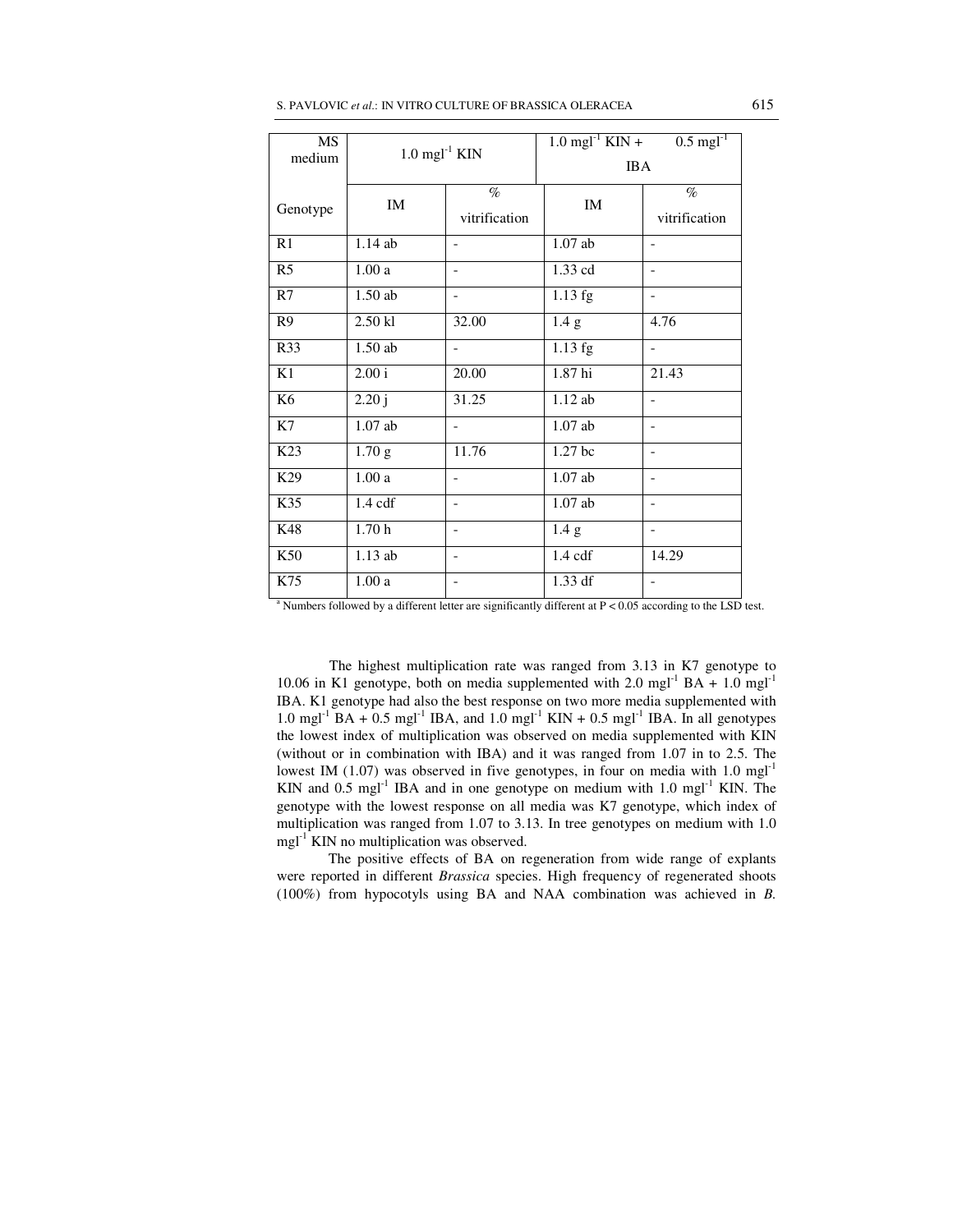*carinata* (YANG *et al*., 1991). Without addition of auxin NAA, 4.44 µM BA was the optimum concentration for shoot regeneration in *B. juncea* var. *tsatsai* (GUO *et al.,* 2005). The presence of BA in the medium markedly increased the number of shoot produced per explant in rapid-cycling *B. oleracea in vitro* (CHENG *et al.*, 2001).

On the other hand, we observed that BA-containing media caused vitrification of shoots. On media with BA percentages of vitrification were from 9.09% in R7 genotype on medium with 1.0 mgl<sup>-1</sup> BA to 81.77% in K1 genotype on medium with 2.0 mgl<sup>-1</sup> BA + 1.0 mgl<sup>-1</sup> IBA (Table 1). Especially high percentages of shoot vitrification were observed in nine of fourteen genotypes (over 50%). Substitution of BA with KIN in media, reduced this percentage of vitrification under 50 % in all genotypes (from 4.76% to 32%), but this substitution didn't give satisfactory multiplication results (IM was ranged from 1.07 to 2.5). Shoots vitrification on medium without PGR was no observed. LI *et al.* (2003) proposed that excess of cytokinins along with the high water potential of the medium were the major reasons for the vitrification of shoots.

#### **CONCLUSION**

In conclusion, our results show a satisfactory frequency of shoot regeneration from lateral buds and multiplication of shoots on media containing 1 mgl-1 BA alone or in combination with IBA in fourteen investigated *B. oleracea* var *capitata* L. genotypes. Efficient *in vitro* plant regeneration protocol may be useful in breeding process developing new lines and cultivars in a shorter time and in genetic improvement by using biotechnological approaches.

## ACKNOWLEDGEMENTS

This work was supported by the Ministry of Education and Science of Republic of Serbia Grants No. TR31059.

> Received September 30<sup>th</sup>, 2011 Accepted September 07<sup>th</sup>, 2012

### REFERENCES

- CAO, J. and E.D. EARLE (2003): Transgene expression in broccoli (*Brassica oleracea* var. *italica*) clones propagated in vitro via leaf explants. Plant Cell Rep. *21*: 789–796
- CHENG, P.K., P. LAKSHMANAN, and S. SWARUP (2001): High-frequency direct shoot regeneration and continuous production of rapid-cucling *Brassica oleracea in vitro*. *In Vitro* Cell. Dev. Biol.- Plant 37: 592-598.
- CHRISTEY, M.C. and E.D. EARLE (1991): Regeneration of *Brassica oleracea* from peduncle explants. Horticult. Sci. *26*: 1069–1072.
- DALE, P. J. and L.F. BALL (1991): Plant regeneration from cotyledonary explants in a range of *Brassica* species and genotypes. Proceedings of Eight International Rapeseed Congress *4*: 1122-1127.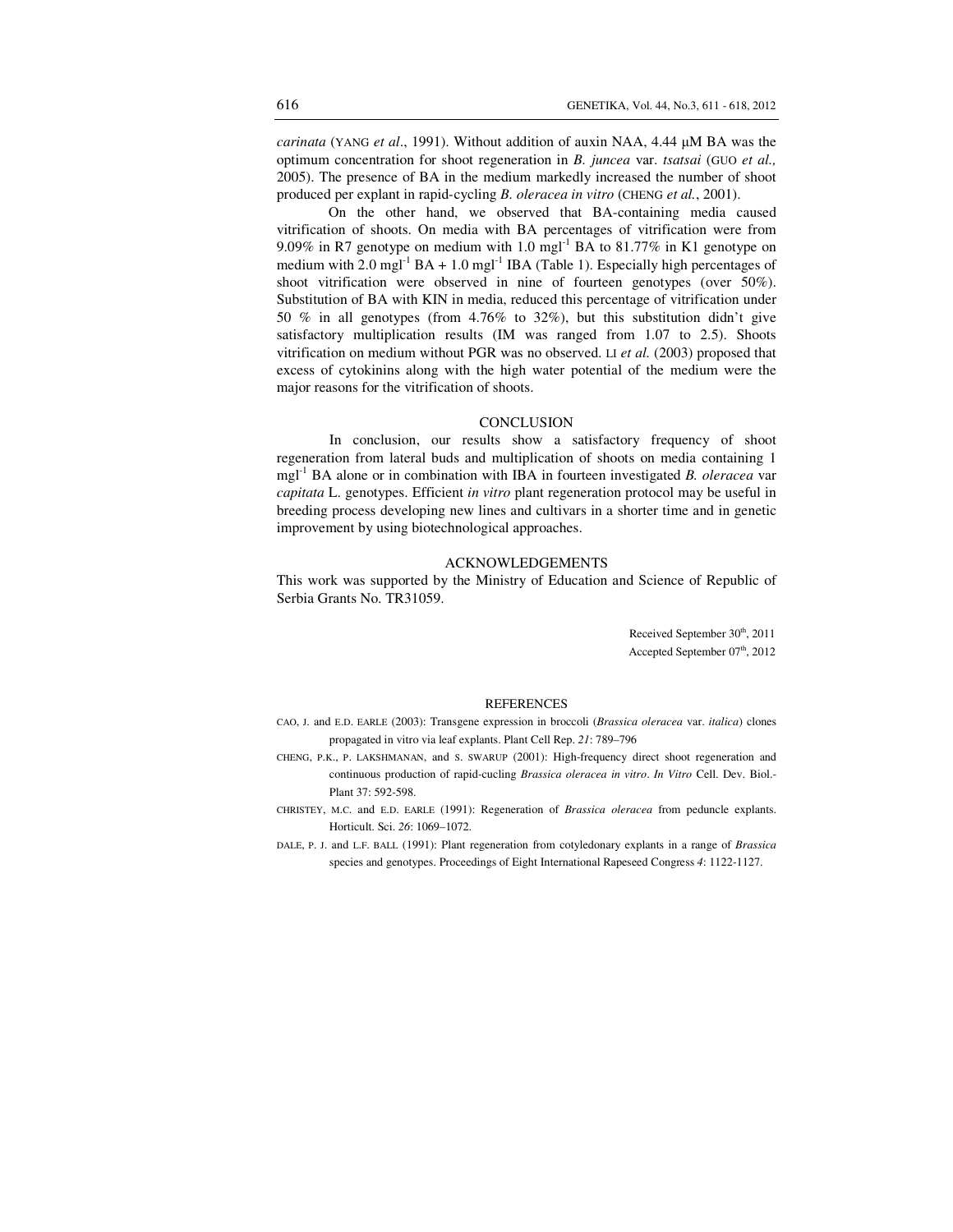- GUO, D.P., Z.J. ZHU, X.X. HU, and S.J. ZHENG (2005): Effect of cytokinins on shoot regeneration from cotyledon and leaf segment of stem mustard (*Brassica juncea* var. *tsatsai*). Plant Cell Tissue Organ Cult. *83*: 123-127.
- HAZRAT, A., A. ZAHIR, A. HAIDAR, M.SULTAN, and A. WIQAR (2007): *In vitro* regeneration of *Brassica napus* L., cultivars (Star, Cyclone and Westar) from hypocotyls and cotyledonary leaves. Pak. J. Bot. *39* (4): 1251-1256.
- LAZZERI, P.A. and J.M. DUNWELL (1986): *In vitro* regeneration from seedling organs of *Brassica oleracea*  var. *italica* Plenck cv Green Comet: I. Effects of plant growth regulators. Ann Bot *58*: 689- 697.
- LI, S., LI, W., D. L. YANG and Z.Y*.* CAO (2003): Advance of research vitrification in plant test-tube plantlets. J. Gansu Agric. Univ. *38*: 1-16.
- LILLO, C. and E.A. SHANIN (1986): Rapid regeneration of plants from hypocotyl protoplasts and root segments of cabbage. Hort Sci. *21*: 315-317.
- LORENZ, O.A. and D.N. MAYNARD (1988): Knott's handbook for vegetable growers. John Wiley & Sons, New York.
- METZ, T.D., R.DIXIT and E.D. EARLE (1995): *Agrobacterium tumefaciens*-mediated transformation of broccoli (*Brassica oleracea* var. *italica*) and cabbage (*B. oleracea* var. *capitata*). Plant Cell Rep. *15*: 287–292.
- MITHEN, R.F., M. DEKKER, R. VERKERK, S. RABOT, I.T. JOHNSON (2000): Review: The nutritional significance, biosynthesis and bioavailability of glucosinolates in human foods. Journal of the Science of Food and Agriculture, *80*: 967–984.
- MUNSHI, M.K., P.K. ROY, M.H. KABIR and G.AHMED (2007): *In vitro* regeneration of cabbage (*Brassica oleracea* L. var. *capitata*) through hypocotyl and cotyledon culture. Plant Tissue Cult. Biotechnol. *17*: 131-136.
- MURASHIGE, T. and F. SKOOG (1962): A revised medium for rapid growth and bioassays with tobacco tissue cultures. Physiol. Plant. *15*: 473-497.
- PAVLOVIĆ, S., B. VINTERHALTER. N MITIĆ, S. ADŽIĆ, N.PAVLOVIĆ, M.ZDRAVKOVIĆ, and D.VINTERHALTER (2010): *In vitro* shoot regeneration from seedling explants in *Brassica* vegetables: red cabbage, broccoli, Savoy cabbage and cauliflower. Arch. Biol. Sci., *62* (2): 337-345.
- PUDDEPHAT, I.J., H.T. ROBINSON, T.M, FENNING, D.J. BARBARA, A.MORTON, and D.A.C. PINK (2001): Recovery of phenotypically normal transgenic plants of *Brassica oleracea* upon *Agrobacterium rhizogenes*-mediated co-transformation and selection of transformed hairy roots by GUS assay. Mol. Breed. *7*: 229–242.
- RADCHUK, V., Y. BLUME*,* U.RYSHKA, et al. (2000): Regeneration and transformation of some cultivars of headed cabbage. Rus. J. Plant Physiol., *47* (3):453-460.
- RUBATZKY, V.E. and M.YAMAGUCHI (1997): World vegetables. Principles, production, and nutritive values. Chapman & Hall, New York.
- SARIKAMIS, G., A. BALKAYA, and R.YANMAZ (2009): Glucosinolates within a collection of white head cabbages (*Brassica oleracea* var. *capitata* sub. var. *alba*) from Turkey. Afr J Biotechnol. *8*: 5046-5052.
- SINGH, J., A.K. UPADHYAY, A. BAHADUR, B. SINGH, K.P. SINGH, and M. RAI (2006): Antioxidant phytochemicals in cabbage (*Brassica oleracea* L. var. *capitata*). Sci Hort. *108*: 233-237.
- VINTERHALTER, D., T. SRETENOVIĆ-RAJIČIĆ, B..VINTERHALTER, S.NINKOVIĆ (2007): Genetic transformation of *Brassica oleracea* vegetables. Transgenic Plant J. *1*, 340-355.